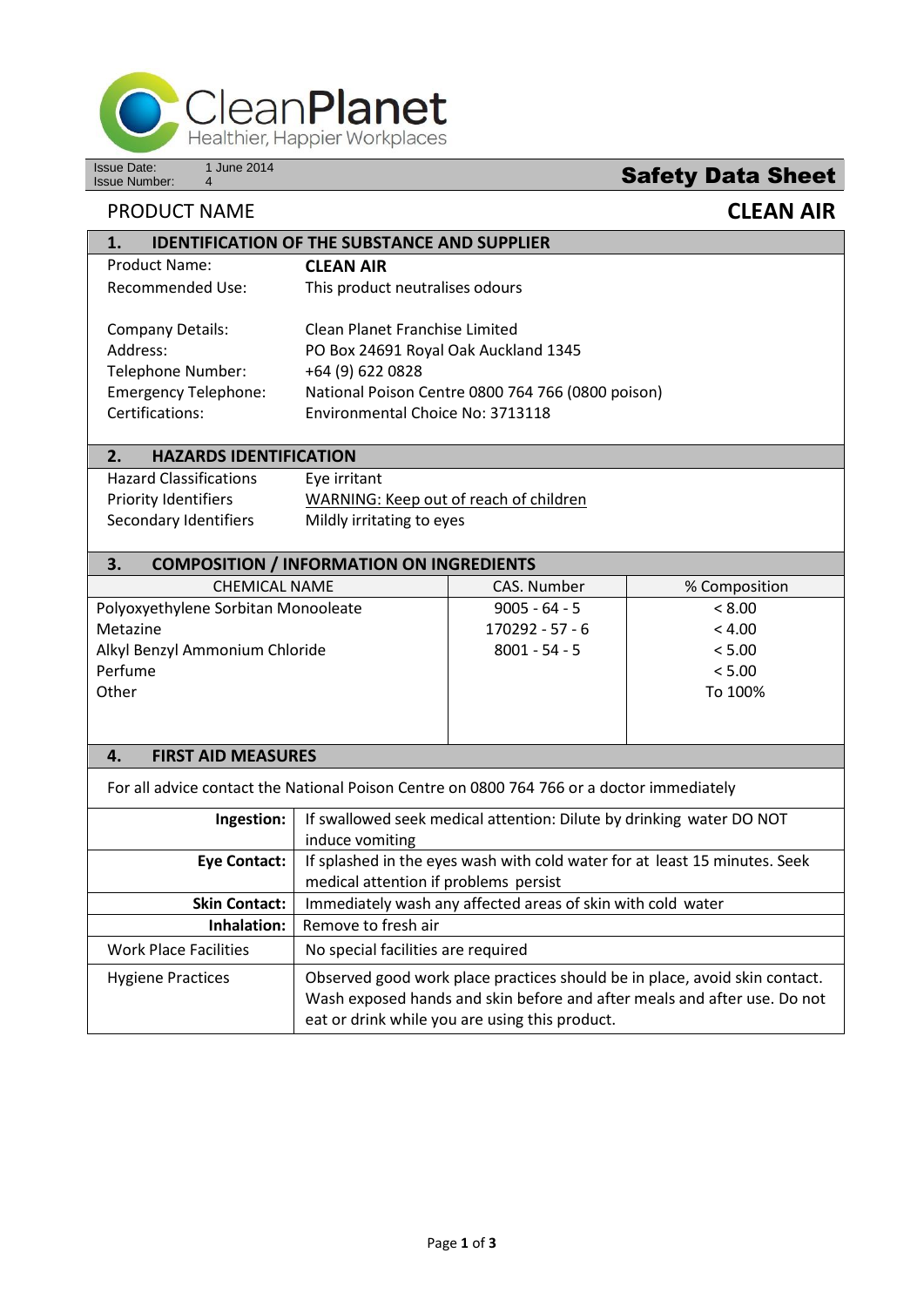| <b>FIRE FIGHTING MEASURES</b><br>5.      |                                                                                                            |  |  |  |
|------------------------------------------|------------------------------------------------------------------------------------------------------------|--|--|--|
| <b>Types of Hazard</b>                   | Non flammable, combustible or explosive                                                                    |  |  |  |
| <b>Fire Hazard Properties</b>            | Clean Air is not classified as flammable and will not support combustion.                                  |  |  |  |
|                                          | Hazardous fumes when heated to decomposition                                                               |  |  |  |
| <b>Extinguish Media</b>                  | Water spray or fog. Carbon dioxide and dry chemical powder. Do not allow                                   |  |  |  |
|                                          | water to enter the drains                                                                                  |  |  |  |
| <b>Protective Clothing</b>               | When fighting a major fire wear full protective clothing including a breathing                             |  |  |  |
|                                          | apparatus                                                                                                  |  |  |  |
| <b>ACCIDENTAL RELEASE MEASURES</b><br>6. |                                                                                                            |  |  |  |
| <b>Emergency Procedures:</b>             | Wear suitable protective clothing. Restrict access to contaminated area.                                   |  |  |  |
|                                          | Contain the spill and prevent further dispersion. Retrieve intact containers                               |  |  |  |
|                                          | from the site. Place damaged containers into containment devices. Absorb                                   |  |  |  |
|                                          | spill with inert material and place in waste containers. Wash the area with                                |  |  |  |
|                                          | water and place the washing in the waste treatment container. Dispose of<br>waste in an approved facility. |  |  |  |
|                                          |                                                                                                            |  |  |  |
| <b>HANDLING AND STORAGE</b><br>7.        |                                                                                                            |  |  |  |
| Handling:                                | Avoid contact with eyes and clothing. Always keep the containers tightly                                   |  |  |  |
|                                          | closed. Wash any contaminated clothing before re-use or storage Do not                                     |  |  |  |
|                                          | dispose of any material into the waterways or sewers.                                                      |  |  |  |
|                                          |                                                                                                            |  |  |  |
| Storage:                                 | Store in a cool place and away from open flames in a closed container.                                     |  |  |  |
|                                          | Keep containers closed at all times.                                                                       |  |  |  |
|                                          | KEEP OUT OF REACH OF CHILDREN                                                                              |  |  |  |
| 8.                                       | <b>EXPOSURE CONTROL / PERSONAL PROTECTION</b>                                                              |  |  |  |
| Application in the work                  | Prevent exposure by implementing engineering controls, wear personal                                       |  |  |  |
| place                                    | protective equipment and use work practices that prevent eye and skin                                      |  |  |  |
|                                          | contact                                                                                                    |  |  |  |
| Outside the work place                   | Not required for this product                                                                              |  |  |  |
| <b>Engineering Controls</b>              | Not required for this product                                                                              |  |  |  |
| <b>Personal Protection</b>               | Not required for this product                                                                              |  |  |  |
|                                          |                                                                                                            |  |  |  |
| 9.                                       | PHYSICAL AND CHEMICAL PROPERTIES                                                                           |  |  |  |
| Appearance:                              | White coloured liquid                                                                                      |  |  |  |
| <b>Specific Gravity</b>                  | $\sim 1.0$                                                                                                 |  |  |  |
| <b>Boiling Point</b>                     | 100 degrees C                                                                                              |  |  |  |
| Vapour Pressure                          | Not applicable                                                                                             |  |  |  |
| Solubility in water                      | Soluble with water                                                                                         |  |  |  |
| Product pH                               | $6.0 - 7.0$                                                                                                |  |  |  |
|                                          |                                                                                                            |  |  |  |
|                                          |                                                                                                            |  |  |  |
|                                          |                                                                                                            |  |  |  |